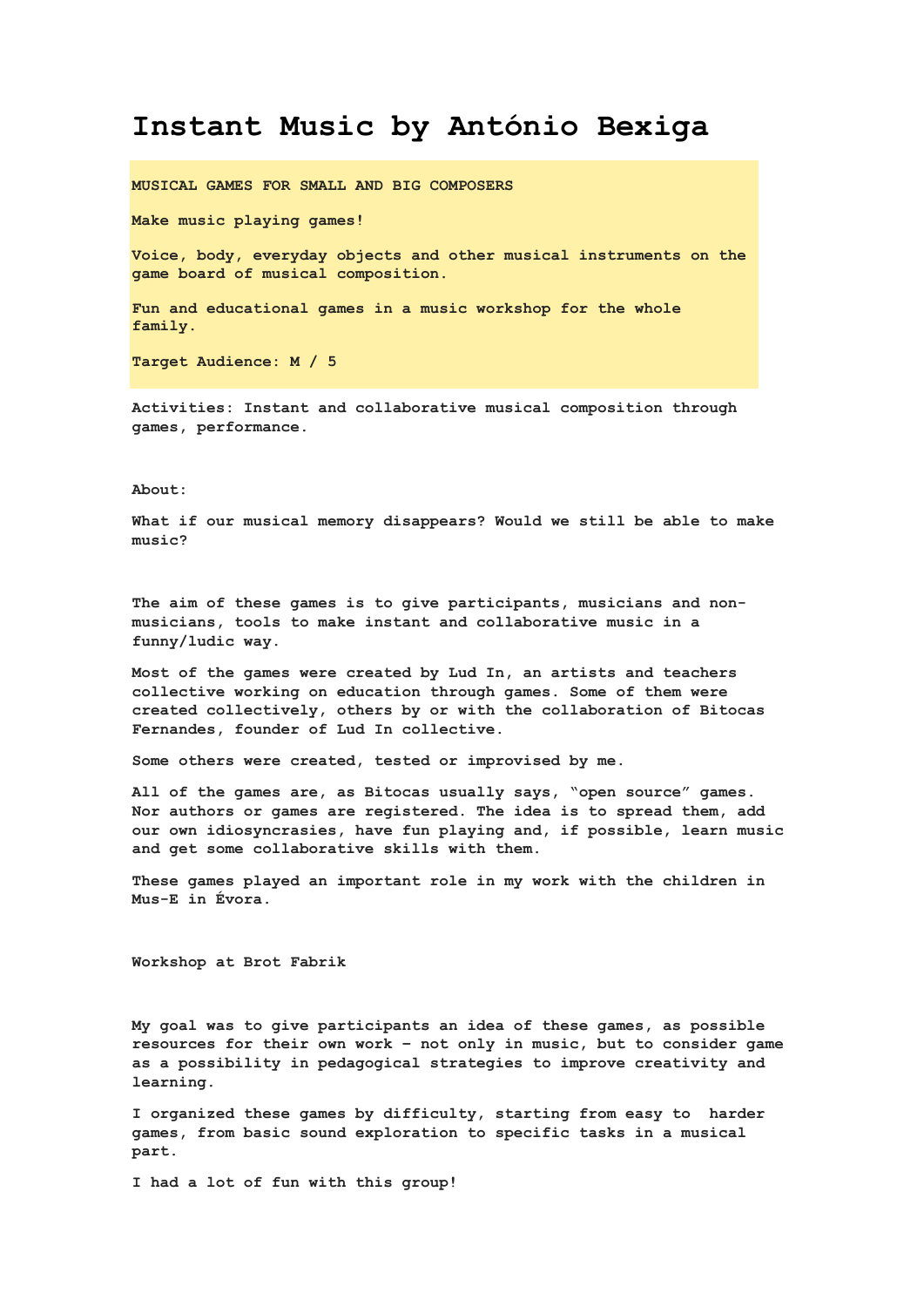**Indoors / classroom**

**Participants: +20 (male and female)**

**Beginning: warm up with simple rhythmic and melodic games using hand clapping, body and voice sound exploration.** 

**Game one: Signs and sounds - Building a "signs library" to use at the workshop. Hand movements to start, stop, make rhythm, voice, melodies, volume, body, etc …**

**Game Two: Sound walks – Giving specific sounds to objects and putting them in a specific timeline, we get a different sound piece every time we move the objects in space or the sound assignments are different.** 

**Game Three: 50 to all - Card game using figures and numbers to explore voice and body. Random cards for random melodies and rhythms but with deliberated beginning and song ending.** 

**Game Four: ABACA – Originally invented by "Bitocas" at Lud In collective, this game has the aim of building structures in music in a specific timeline, using different colored objects for each musical part.**

**Game five: Orchestral Maneuvers – The group is divided into sections, each one builds a part of a sheet music (made by objects and colored lines) and plays its own material. The piece can be modified each time it is played. The Maestro figure is introduced and it changes every time the piece is played.**

**Game Six: The mixer – This game reproduces a sound mixer. The group is divided into "musical tracks". The "sound engineer" plays also the role of a maestro.**

**Game Seven: Loop station – Reproduction of a loop station with everyday objects used as knobs. The maestro/sound engineer is now also a composer and uses all the material from other games into this one.**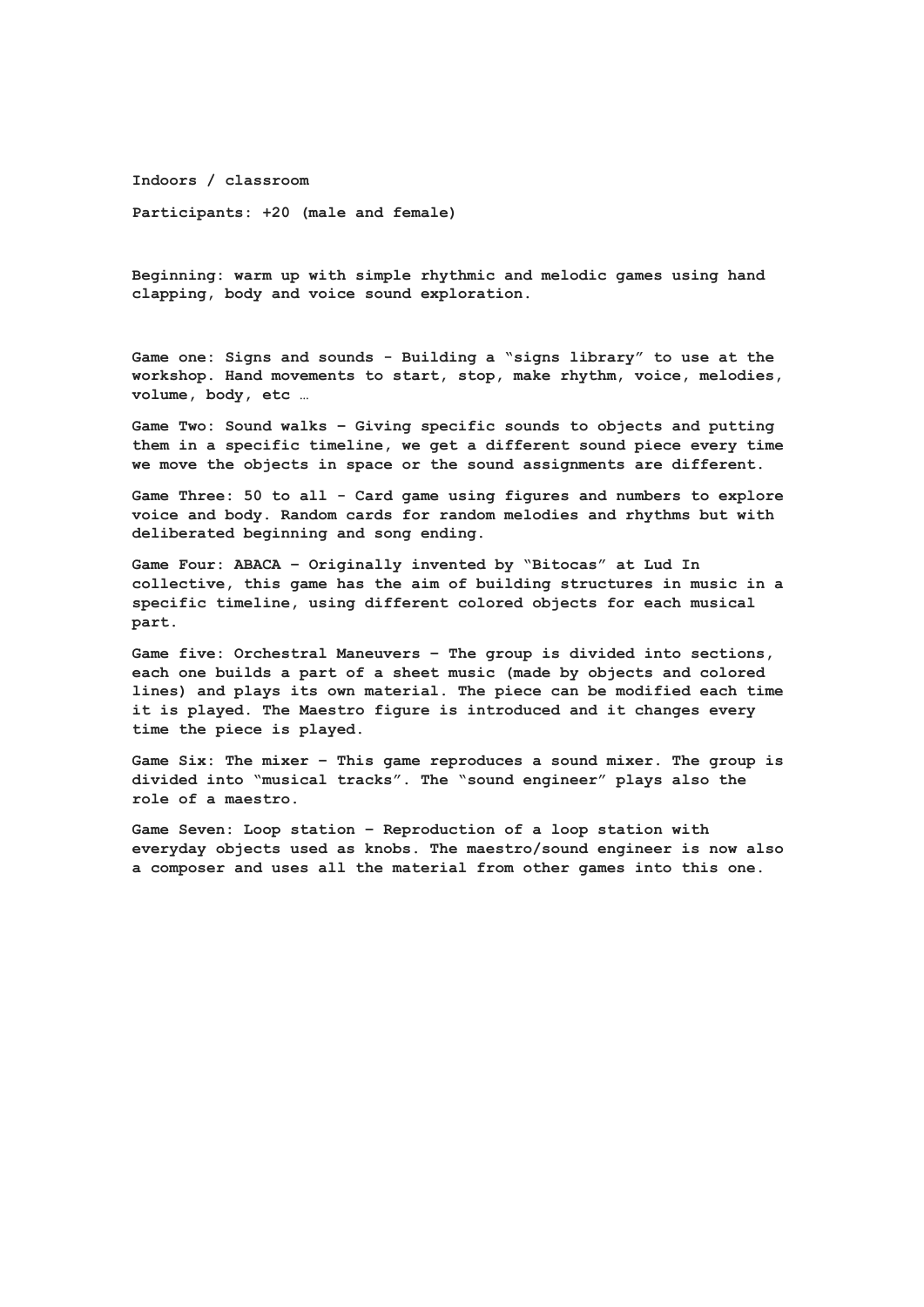